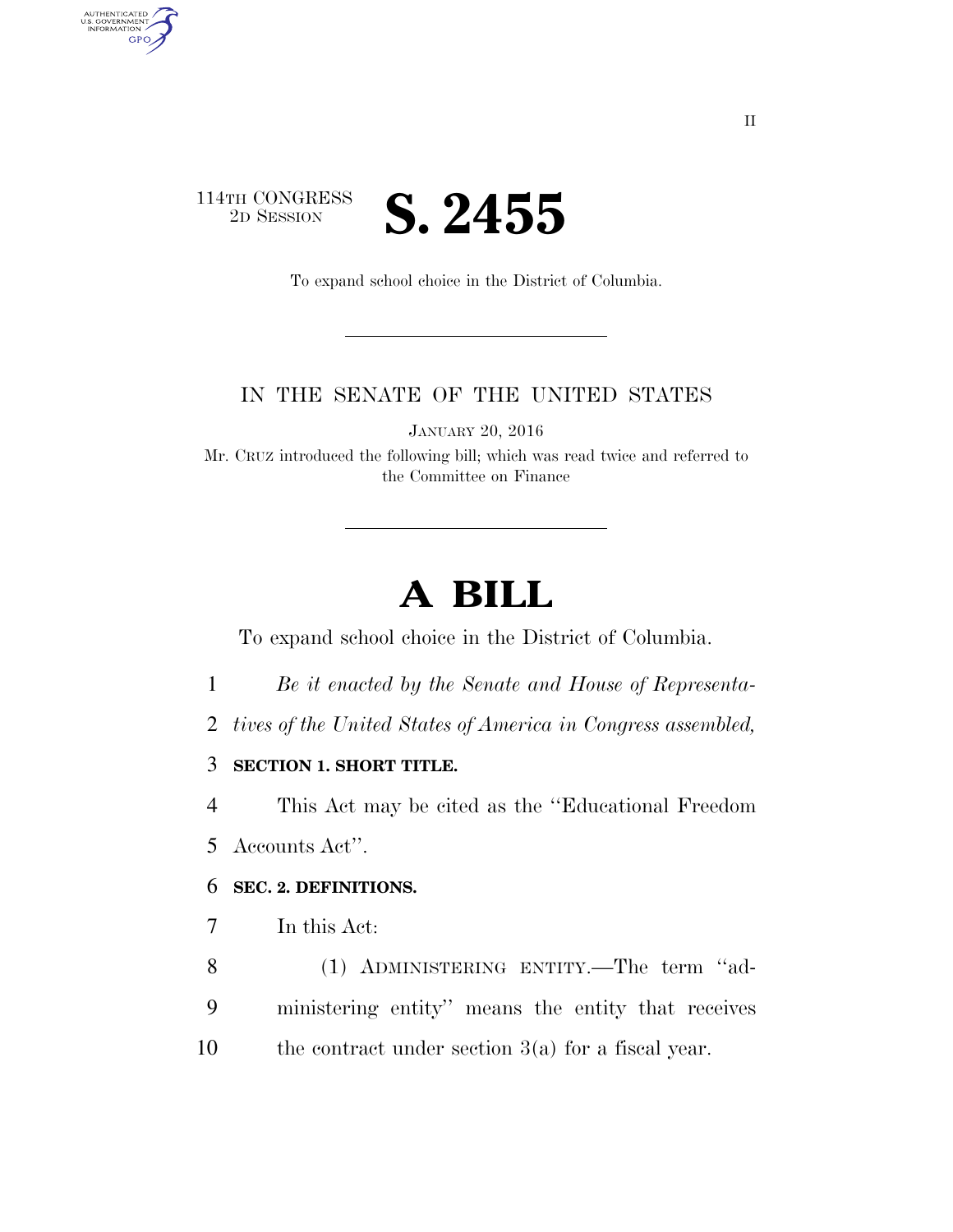| $\mathbf{1}$   | (2) CHIEF FINANCIAL OFFICER.—The term               |
|----------------|-----------------------------------------------------|
| $\overline{2}$ | "chief financial officer" means the Chief Financial |
| 3              | Officer of the District of Columbia.                |
| $\overline{4}$ | ELIGIBLE CHILD.—The term "eligible<br>(3)           |
| 5              | child" means a child—                               |
| 6              | $(A)$ who is a resident of the District of Co-      |
| 7              | lumbia;                                             |
| 8              | (B) who is eligible to receive a free public        |
| 9              | education in the District of Columbia;              |
| 10             | $(C)$ who—                                          |
| 11             | (i) was enrolled in a public school or              |
| 12             | preschool program of the District of Co-            |
| 13             | lumbia, including a charter school, during          |
| 14             | the previous school year; or                        |
| 15             | (ii) is entering prekindergarten or kin-            |
| 16             | dergarten;                                          |
| 17             | (D) whose parent chooses to not enroll the          |
| 18             | child in a public elementary school, secondary      |
| 19             | school, or prekindergarten program for the          |
| 20             | school year for which the child will receive a      |
| 21             | scholarship under section 4; and                    |
| 22             | (E) whose parent does not submit a notifi-          |
| 23             | cation of home schooling described in section       |
| 24             | 5202 of title 5, Code of the District of Colum-     |
| 25             | bia Regulations (or any successor notification)     |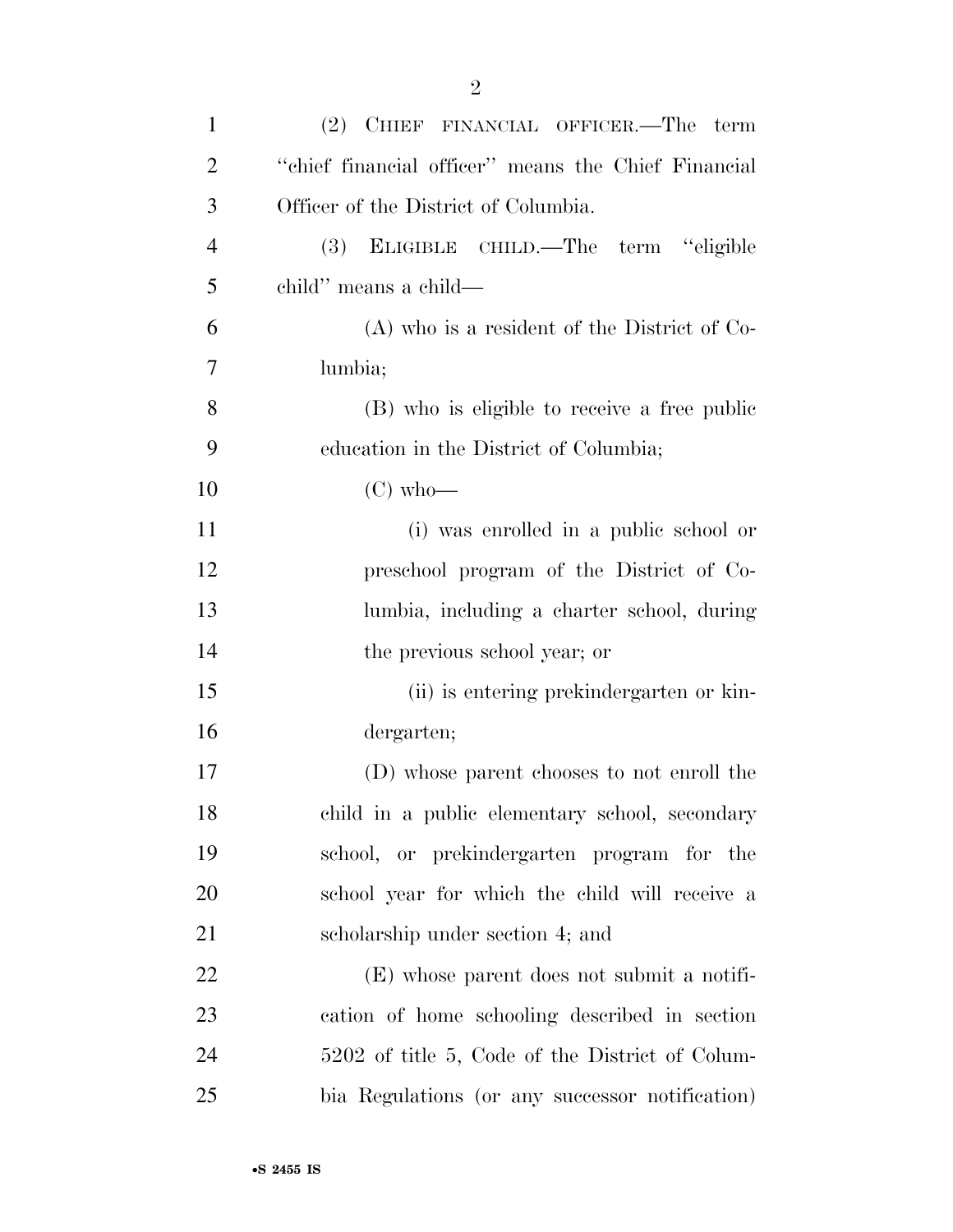| $\mathbf{1}$   | to the Office of the State Superintendent of        |
|----------------|-----------------------------------------------------|
| $\overline{2}$ | Education of the District of Columbia for any       |
| 3              | year for which the parent enters into an agree-     |
| $\overline{4}$ | ment under section $4(a)(2)(B)$ .                   |
| 5              | (4) INSTITUTION OF HIGHER EDUCATION.—The            |
| 6              | term "institution of higher education" has the      |
| 7              | meaning given the term in section 102 of the Higher |
| 8              | Education Act of 1965 (20 U.S.C. 1002).             |
| 9              | (5) PARENT.—The term "parent" means the             |
| 10             | guardian, custodian, or other person with the au-   |
| 11             | thority to act on behalf of a child.                |
| 12             | (6) PARTICIPATING PROVIDER.—The<br>term             |
| 13             | "participating provider" means an entity that-      |
| 14             | $(A)$ is —                                          |
| 15             | (i) a nonpublic school located in the               |
| 16             | District of Columbia that provides edu-             |
| 17             | cation to prekindergarten, elementary               |
| 18             | school, or secondary school students;               |
| 19             | (ii) a public school, including a char-             |
| 20             | ter school, located in the District of Co-          |
| 21             | lumbia, except only with respect to pro-            |
| 22             | viding individual courses or extracurricular        |
| 23             | activities described in section $4(c)(1)(E)$ or     |
| 24             | transportation described<br>in<br>section           |
| 25             | $4(c)(1)(H)$ to such services;                      |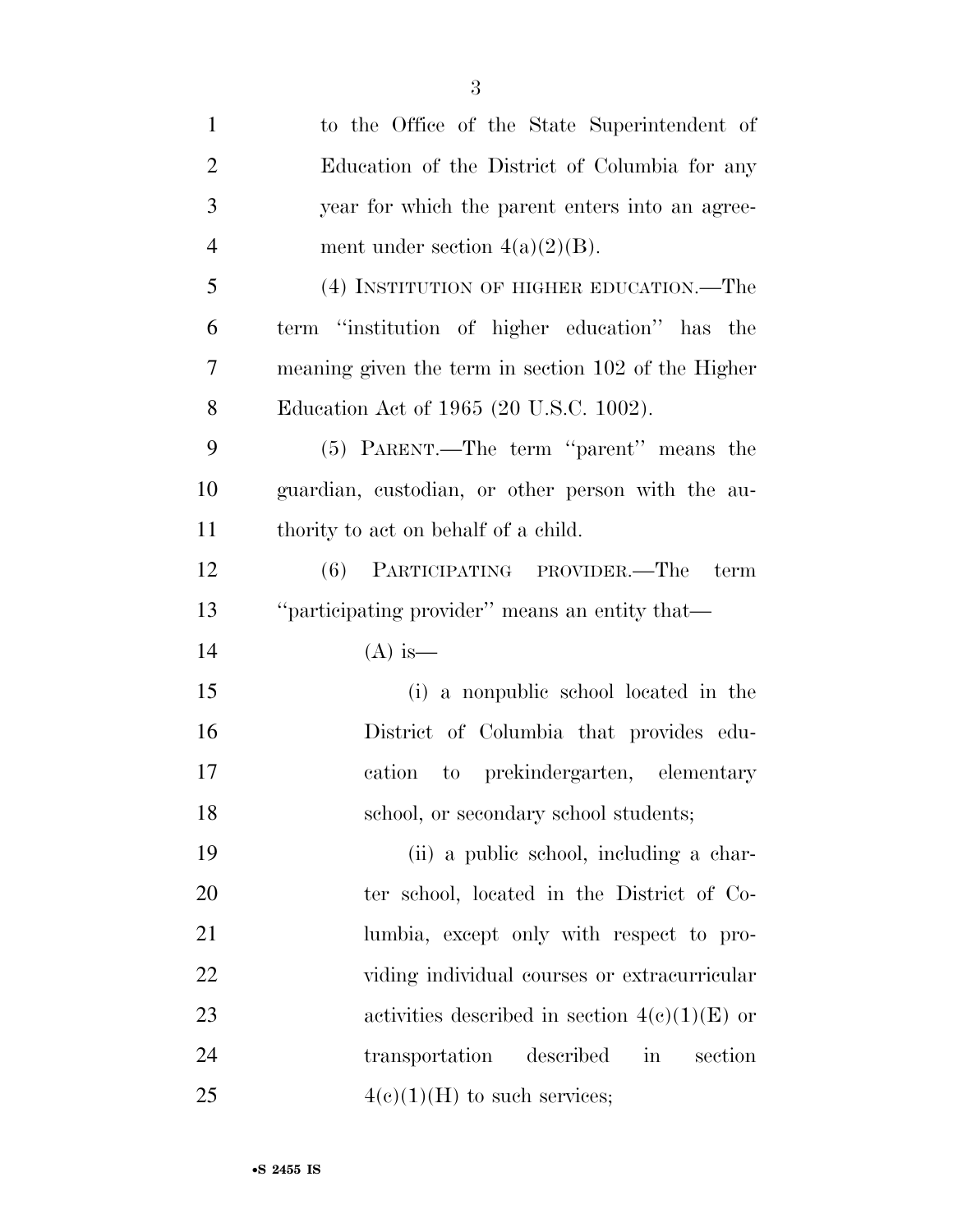1 (iii) a tutor or tutoring facility; (iv) a nonpublic provider of distance learning; (v) a therapy center or other provider of special education or disability services; (vi) an institution of higher education located in the District of Columbia; or (vii) an entity that provides edu- cational services or products; (B) notifies the administering entity of the entity's intent to become a participating pro- vider; and (C) agrees, as a condition of receiving funds from an education savings account estab- lished under section 4, to comply with the re- quirements of this Act. **SEC. 3. CONTRACT AUTHORIZED.**  (a) IN GENERAL.—Beginning with the 2017–2018

 school year, the Chief Financial Officer shall carry out this Act for each school year by awarding a contract to 1 entity described in subsection (b) to enable the administering en- tity to carry out the program under section 4 for all eligi-ble children in the District of Columbia.

 (b) ELIGIBILITY.—In order to be eligible for a con-tract under this section, an entity shall be—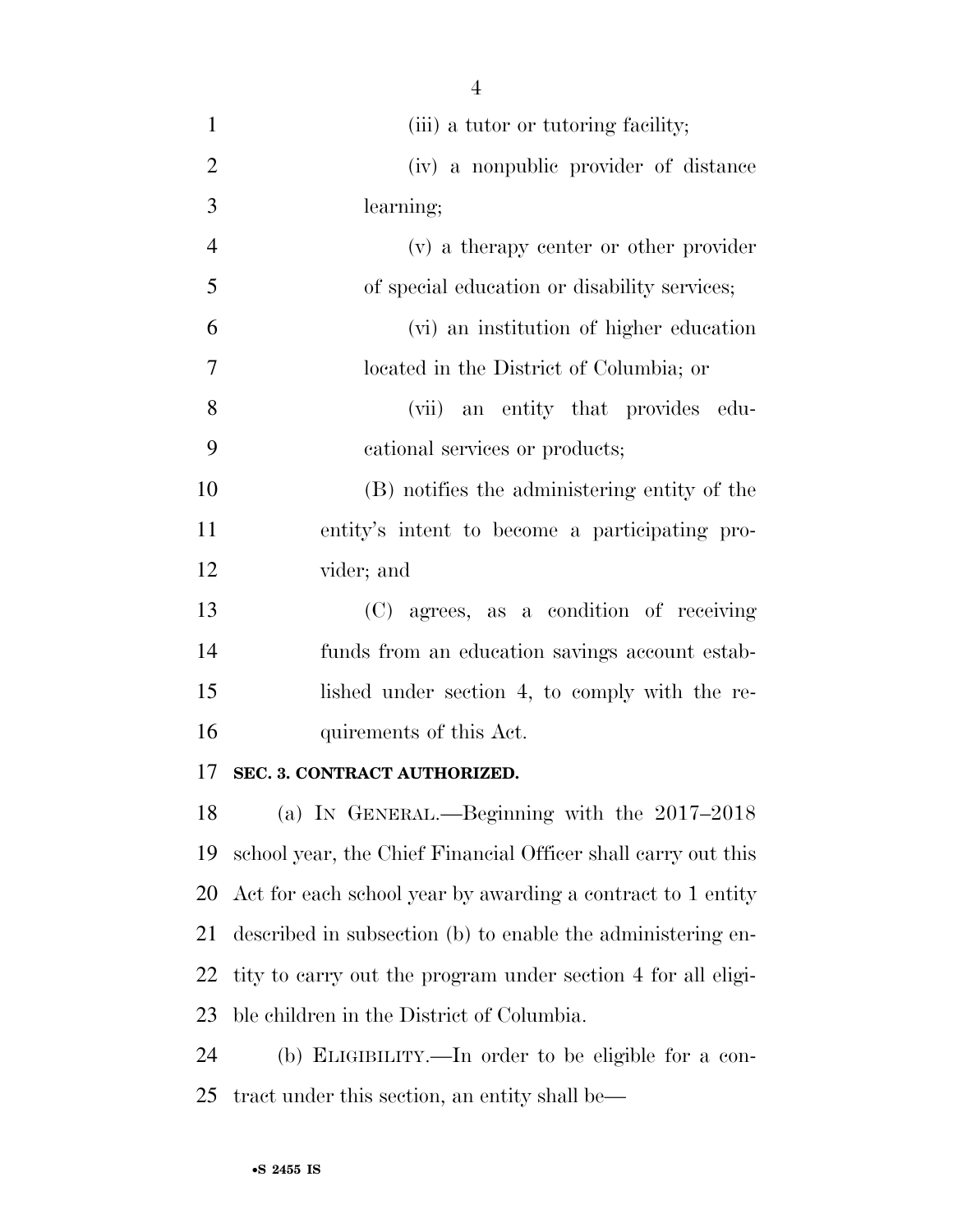(1) exempt from Federal income tax pursuant 2 to  $501(c)(3)$  of the Internal Revenue Code of 1986; (2) based within the District of Columbia; and (3) able to demonstrate an ability to meet all requirements of this Act.

 (c) APPLICATION.—An eligible entity desiring a con- tract under this section shall submit an application to the Chief Financial Officer at such time, in such manner, and containing such information as the Chief Financial Officer may require.

 (d) ADMINISTRATIVE EXPENSES.—From the amounts made available under the contract described in subsection (a), the administering entity may reserve an amount that is not greater than the sum of 5 percent of 15 the funds allocated under section  $4(a)(4)$  for each eligible child with an education savings account, to be used by the administering entity for the administrative expenses asso-ciated with the program under this Act.

## **SEC. 4. UNIVERSAL EDUCATIONAL CHOICE FOR DISTRICT OF COLUMBIA STUDENTS.**

 (a) BASIC ELEMENTS OF PARENTAL CHOICE IN EDUCATION.—

 (1) EDUCATIONAL CHOICE.—Except as pro- vided in paragraph (6), the parent of any eligible child may enter into an agreement under paragraph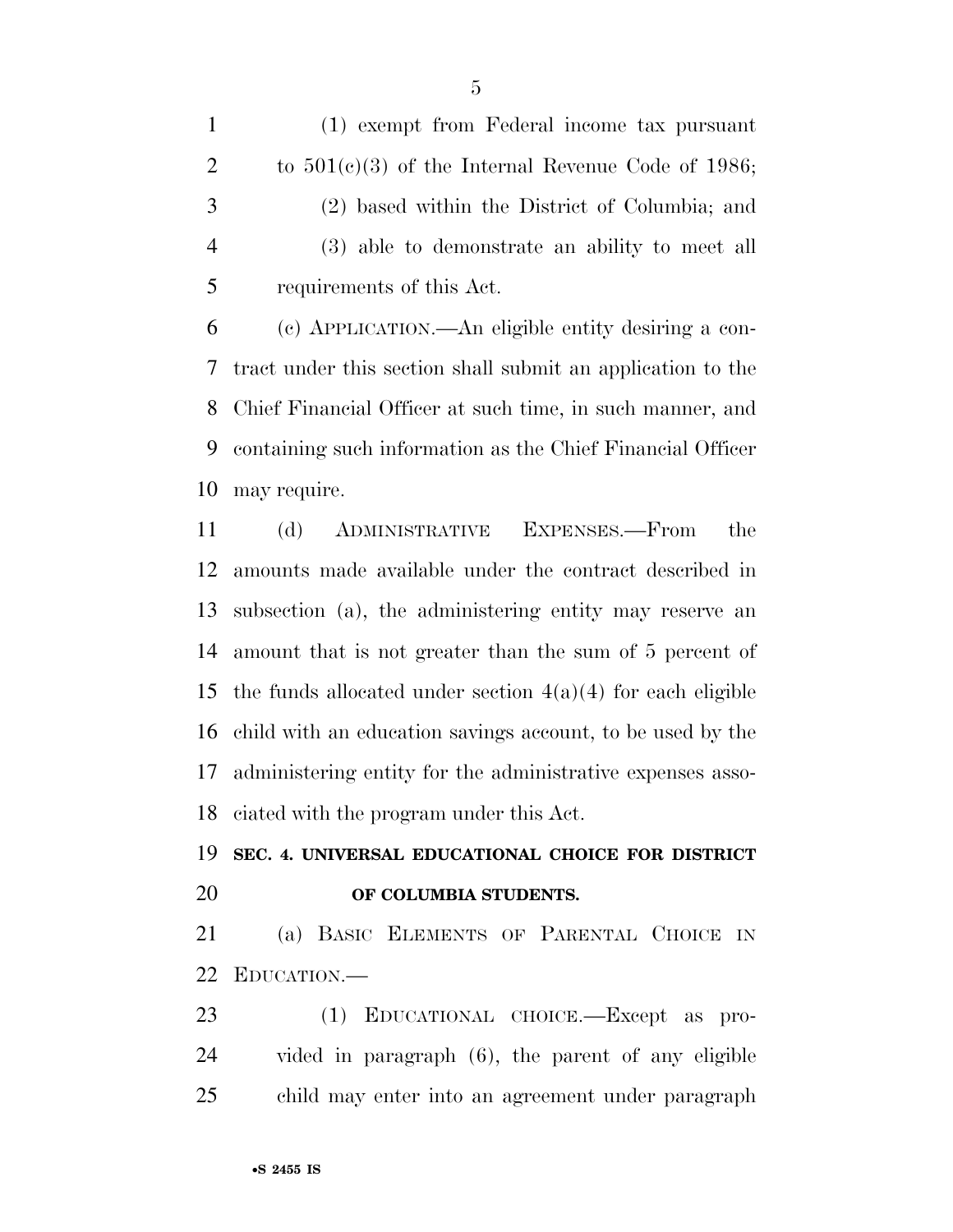(2)(B) with the administering entity for any year during which the eligible child will be in a grade for which the District of Columbia provides free public education.

 (2) PROVISION OF EDUCATION SAVINGS AC-COUNTS.—

 (A) IN GENERAL.—Beginning for the 2017–2018 school year, the administering enti- ty shall provide, to each eligible child whose parent enters into or renews an agreement de- scribed in subparagraph (B) with the admin- istering entity for the school year, an education savings account described in paragraph (3), into which scholarship amounts for the year shall be deposited in accordance with paragraph (4).

 (B) AGREEMENT.—The agreement re- quired under this subparagraph shall be in a manner and on a form determined by the ad-ministering entity and shall provide that—

 (i) the eligible child will receive an education savings account described in paragraph (3) and the administering entity will deposit a scholarship into the account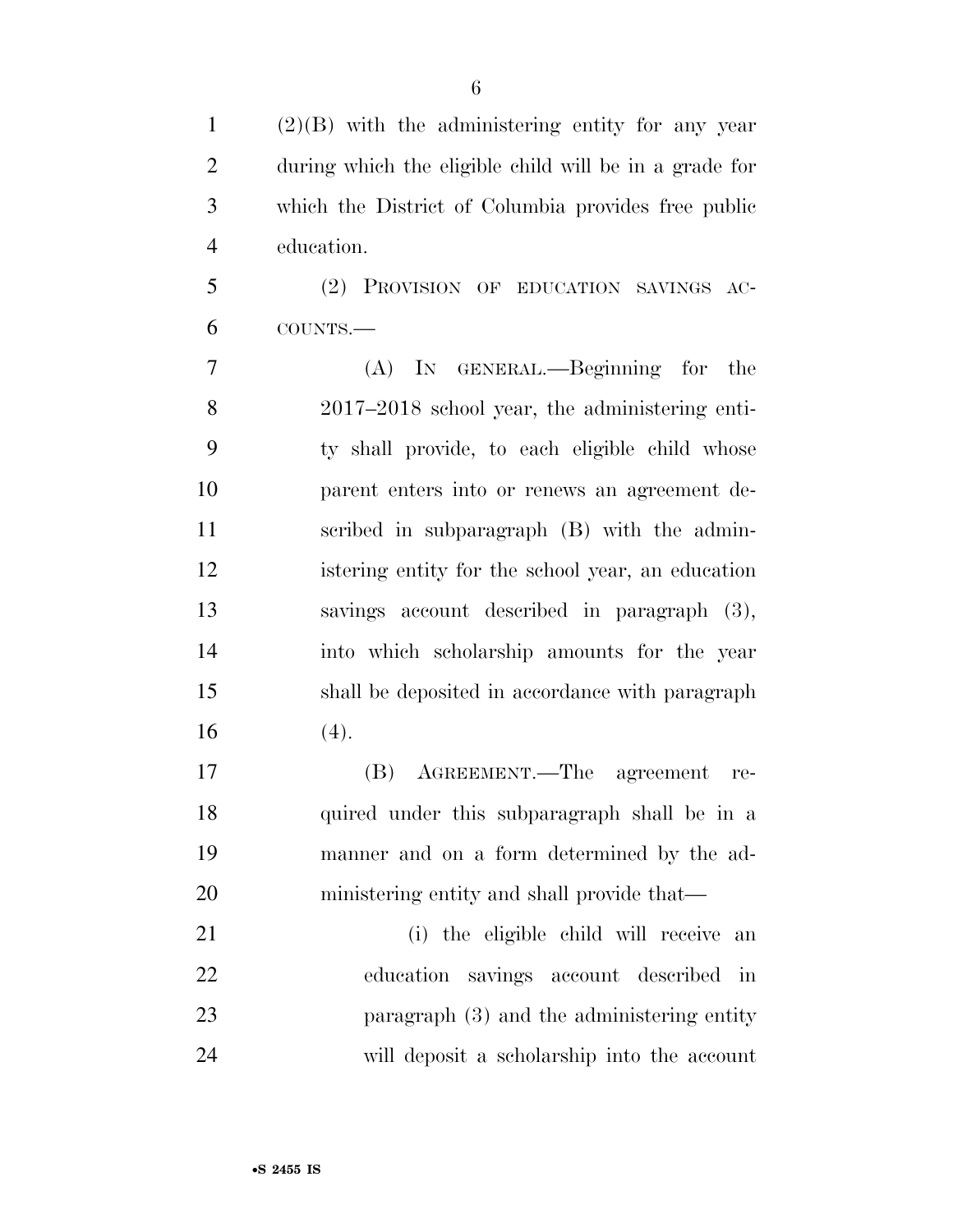| $\mathbf{1}$   | for each year that the agreement is in ef-   |
|----------------|----------------------------------------------|
| 2              | fect, in accordance with paragraph $(4)$ ;   |
| 3              | (ii) the eligible child may be educated      |
| $\overline{4}$ | pursuant to any of the methods described     |
| 5              | in subparagraphs $(A)$ through $(G)$ of sub- |
| 6              | section $(c)(1);$                            |

| (iii) the parent shall direct the use of          |
|---------------------------------------------------|
| -8<br>the funds provided in the education savings |
| -9<br>account for educational expenses described  |
| 10<br>in subsection (c), and the administering    |
| 11<br>entity shall distribute such funds in ac-   |
| 12<br>cordance with paragraph $(3)(B)$ ; and      |

 (iv) the parent agrees to the terms and conditions of the education savings ac- count, including any participation nec- essary for the accountability activities re-17 quired under subsection  $(d)(3)$ .

 (3) EDUCATION SAVINGS ACCOUNT.—An edu- cation savings account described in this paragraph means a parent-controlled account, established exclu- sively for the purpose of paying for the educational expenses described in subsection (c) for an eligible child who is the designated beneficiary of the ac-count, that meets the following requirements: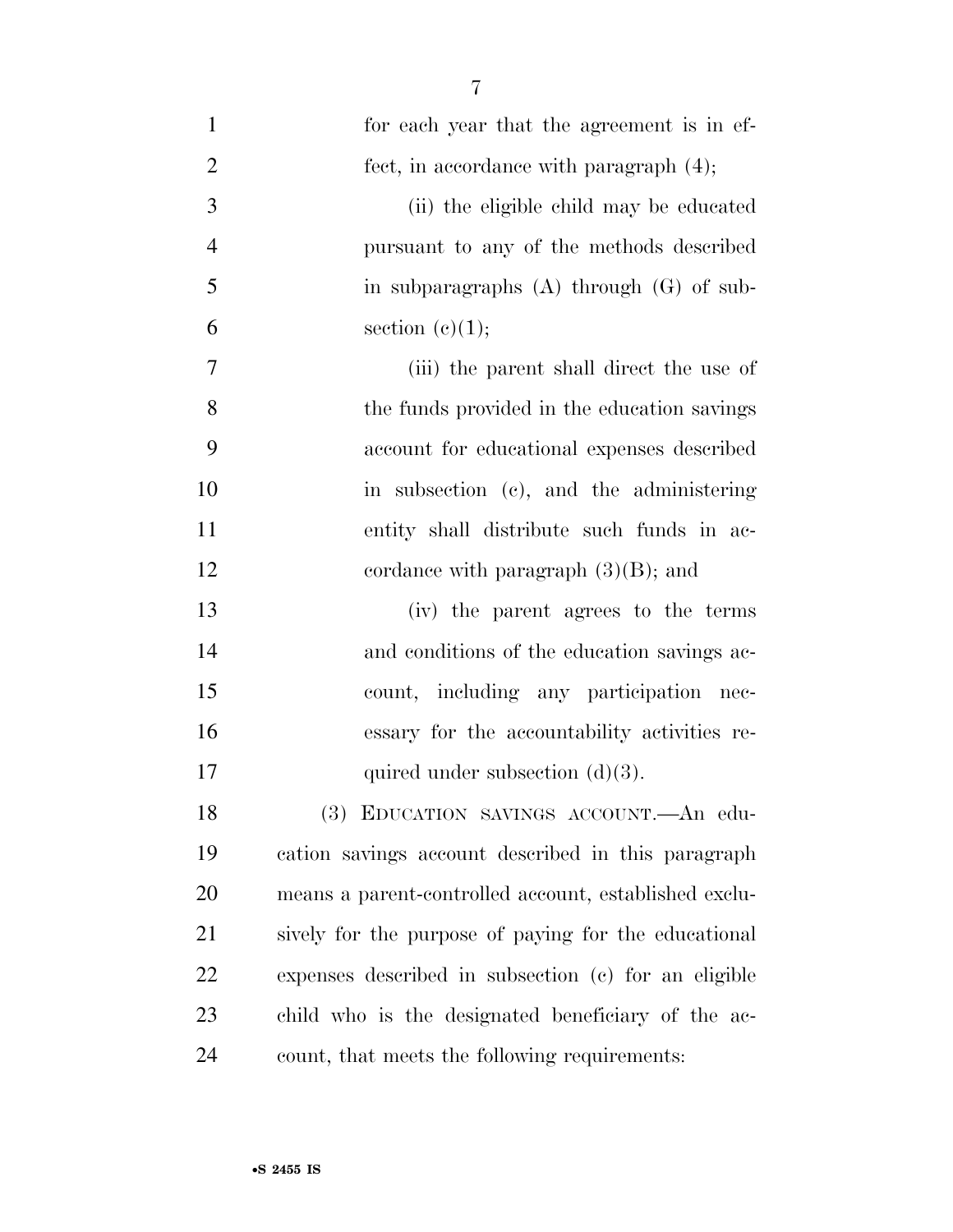| $\mathbf{1}$   | (A) No funds shall be deposited into the          |
|----------------|---------------------------------------------------|
| $\overline{2}$ | account unless the funds are—                     |
| 3              | (i) a disbursement of an annual schol-            |
| $\overline{4}$ | arship from the administering entity as           |
| 5              | provided under paragraph $(2)(A)$ ; or            |
| 6              | (ii) a deposit of opportunity scholar-            |
| 7              | ship funds, in accordance with section            |
| 8              | $3007(a)(2)$ of the Scholarships for Oppor-       |
| 9              | tunity and Results Act (D.C. Code, sec.           |
| 10             | $38-1853.07(a)(2)$ .                              |
| 11             | (B) The funds in the account shall be dis-        |
| 12             | tributed by the administering entity on behalf    |
| 13             | of the eligible child to 1 or more participating  |
| 14             | providers, upon direction by the parent, at the   |
| 15             | appropriate time.                                 |
| 16             | (C) Except as provided in subparagraph            |
| 17             | (D), any amount in the account that is attrib-    |
| 18             | utable to a deposit provided under paragraph      |
| 19             | $(2)(A)$ or a deposit of any opportunity scholar- |
| 20             | ship funds awarded under section 3007 of the      |
| 21             | Scholarships for Opportunity and Results Act      |
| 22             | (D.C. Code, sec. $38-1853.07$ ) may be paid or    |
| 23             | distributed out of the account only for the pur-  |
| 24             | pose of paying education expenses described in    |
| 25             | subsection (c) for the eligible child.            |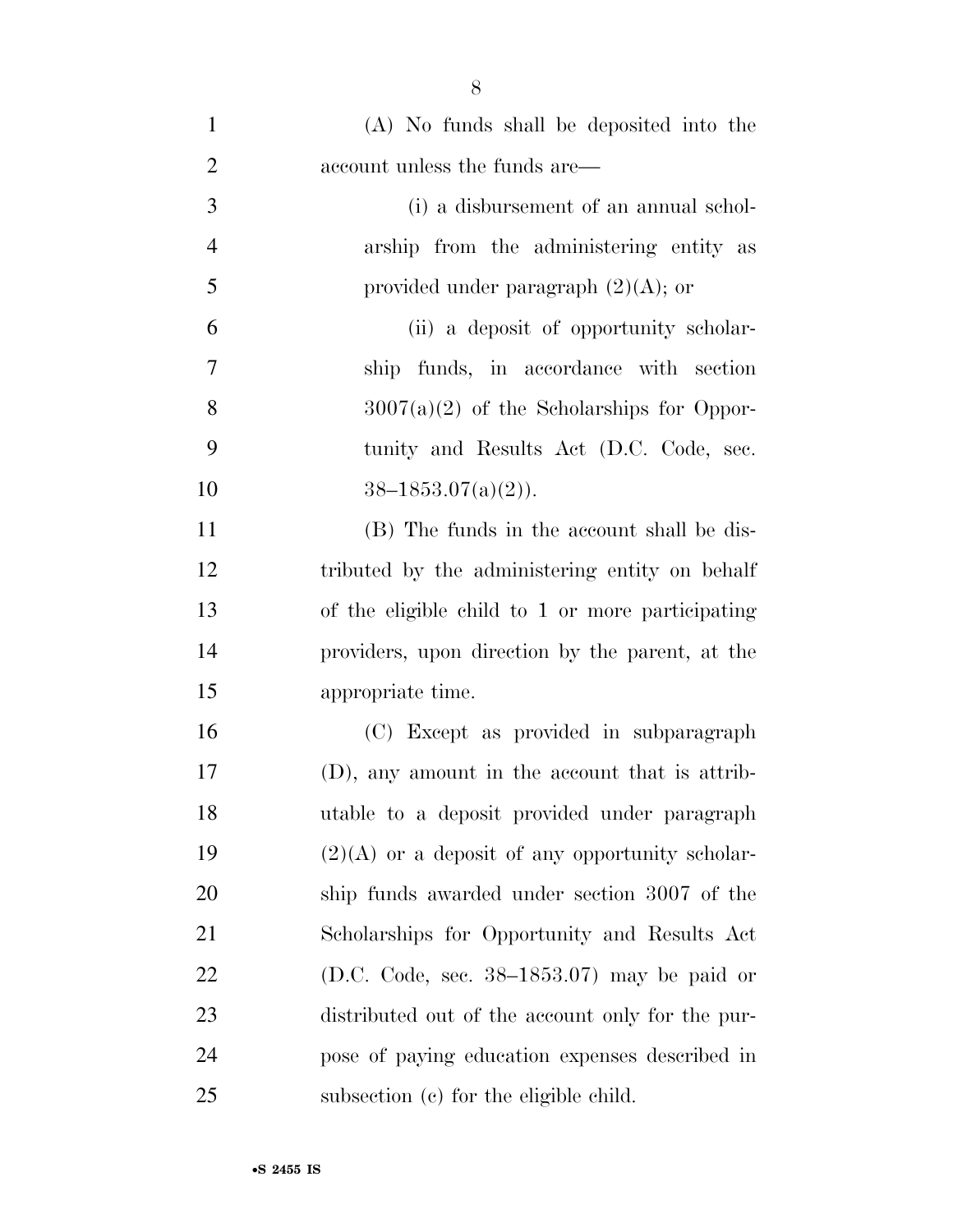| (D) Any balance remaining in the account         |
|--------------------------------------------------|
| shall be returned to the Chief Financial Officer |
| on the last day of the period covered by an      |
| agreement described in paragraph $(2)(B)$ if—    |
| (i) such agreement is broken or ended            |
| by the parent during the agreement period;       |
| (ii) the parent of the eligible child            |
| does not renew the agreement for the eligi-      |
| ble child for the immediately succeeding         |
| academic year;                                   |
| (iii) during the most recent year of             |
| the agreement, the parents do not use any        |
| funds in the account for eligible expenses       |
| described in subsection $(c)$ ; or               |
| (iv) the child no longer qualifies as an         |
| eligible child.                                  |
| (4) AMOUNT OF SCHOLARSHIP AND TRANSFER           |
| OF FUNDS.-                                       |
| (A) TRANSFER OF FUNDS.—By not later              |
| than August 1 of each school year—               |
| (i) the administering entity shall no-           |
| tify the Chief Financial Officer of the total    |
| amount calculated under subparagraph (B)         |
|                                                  |

to be provided under this Act for scholar-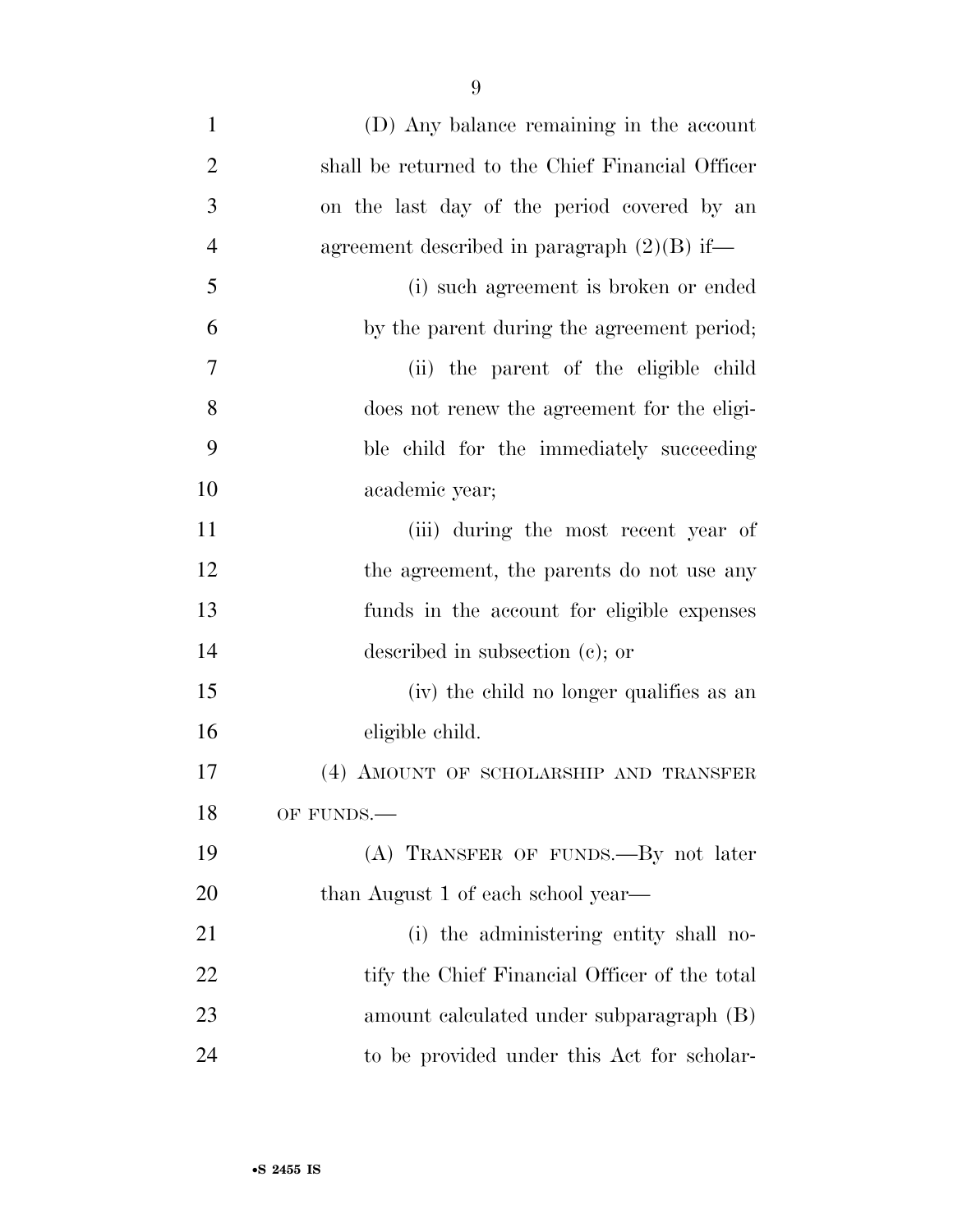ships to eligible children for such school year; and

 (ii) the Chief Financial Officer shall transfer such amount, from any funds or revenues available to the District of Co- lumbia, to the administering entity to en- able the administering entity to pay for the scholarships and the administration ex- penses for the full fiscal year, in accord- ance with subparagraphs (B) and (D) and 11 section 3(d). (B) AMOUNT.—The total amount provided under this section for a full-year scholarship on behalf of an eligible child shall equal— (i) in the case of an eligible child from a family with an income of not more than 185 percent of the poverty level described in subparagraph (C) or an eligible child who is a child with a disability, as defined 20 in section 602 of the Individuals with Dis-21 abilities Education Act (20 U.S.C. 1401), 22 90 percent of the funds that would other-

wise be allocated by the District of Colum-

bia Public Schools for such child, as deter-

mined by the uniform per student funding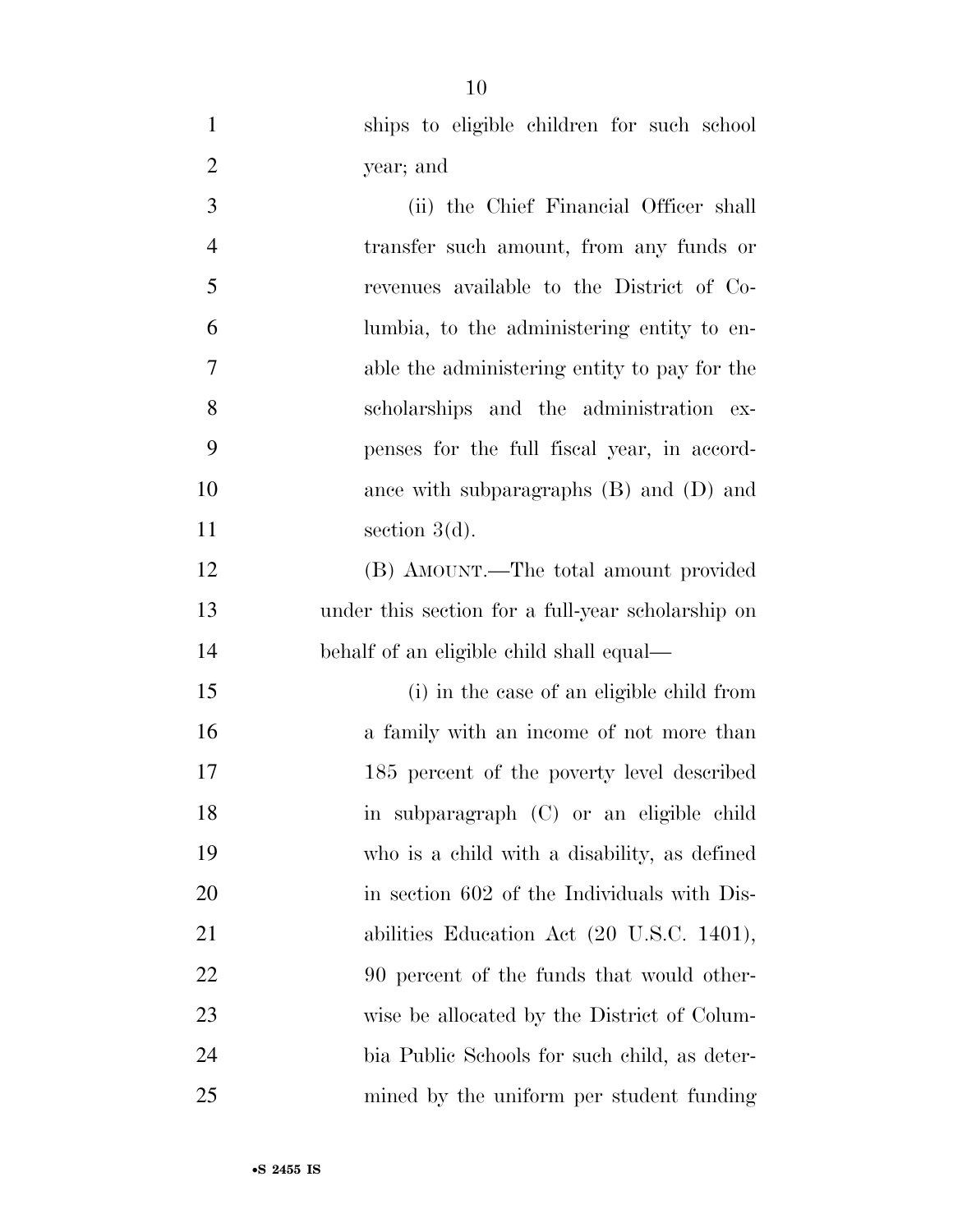formula defined in the District of Colum- bia School Reform Act of 1995 (D.C. Code, sec. 38–804.01);

 (ii) in the case of an eligible child from a family with an income of more than 185 percent, and not more than 300 per- cent, of such poverty level, 85 percent of the funds that would otherwise be allocated by the District of Columbia Public Schools for such child as determined by such uni-form per student funding formula; and

 (iii) in the case of an eligible child from a family with an income that equals or exceeds 300 percent of such poverty level, 80 percent of the funds that would otherwise be allocated by the District of Columbia Public Schools for such child as determined by such uniform per student funding formula.

20 (C) CALCULATION OF POVERTY LEVEL.— In determining the poverty level for purposes of this paragraph, the administering entity shall use the criteria of poverty used by the Bureau of the Census in compiling the most recent de-cennial census, as the criteria have been up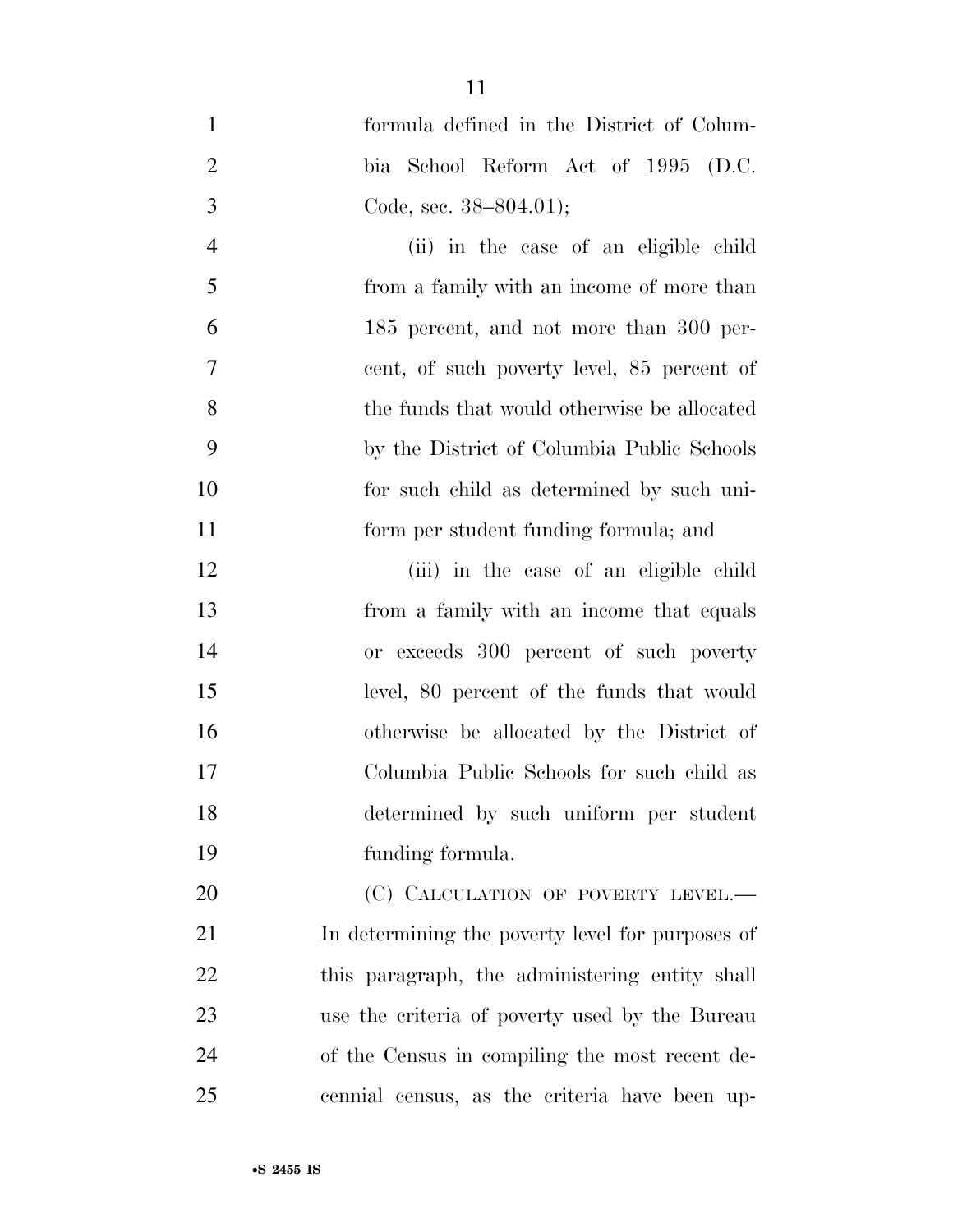dated by increases in the Consumer Price Index for All Urban Consumers, published by the Bu-reau of Labor Statistics.

 (D) QUARTERLY DISBURSEMENT.—The administering entity shall distribute the amount of a scholarship provided under this section to an eligible child whose parent has entered into an agreement under paragraph (2)(B) into the eligible child's education savings account 10 through 4 equal quarterly deposits.

11 (5) OWNERSHIP OF THE EDUCATION SAVINGS ACCOUNT.—An education savings account estab- lished for an eligible child under this Act, and any funds deposited within the education savings ac- count, shall belong to the eligible child. Funds avail- able in the education savings account shall be used as directed by a parent of the eligible child, on be- half of the child, for education expenses described in subsection (c).

20 (6) INTERACTION WITH OPPORTUNITY SCHOL- ARSHIPS.—Notwithstanding paragraph (2)(A) or any other provision of this Act, a child who receives an opportunity scholarship under section 3007 of the Scholarships for Opportunity and Results Act (D.C. Code, sec. 38–1853.07) for a school year shall not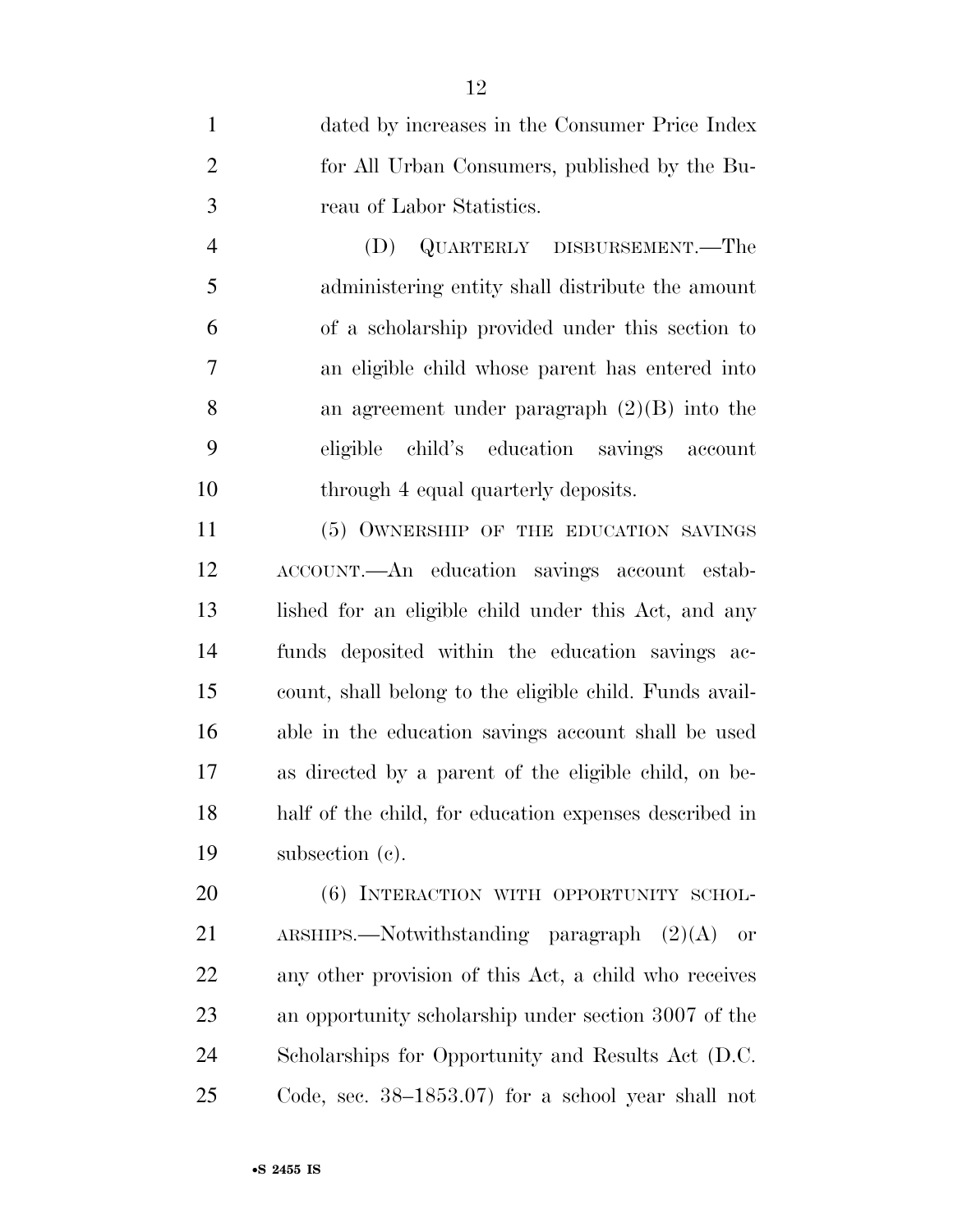be eligible for a scholarship under this Act for the same school year. Upon the request of any parent of an eligible child who receives an opportunity scholar- ship and the completion of an agreement described in paragraph (2)(B), the Secretary shall establish an education savings account described in paragraph (3) for the child, in order for the parent to deposit any amount of an opportunity scholarship under sec- tion 3007 of the Scholarships for Opportunity and Results Act (D.C. Code, sec. 38–1853.07) into the education savings account.

 (b) CONTINUED AVAILABILITY OF FUNDS.—Any bal- ance in an educational savings account established for an eligible child under this section that is not used during an academic year shall remain available in the education savings account of the eligible child for future education expenses described in subsection (c), as long as an agree-18 ment described in subsection  $(a)(2)(B)$  remains in effect for the eligible child.

20 (c) ELIGIBLE EDUCATION EXPENSES.—

 (1) IN GENERAL.—Funds available in an edu- cation savings account established under this section for an eligible child shall only be used on behalf of such child for 1 or more of the following educational purposes: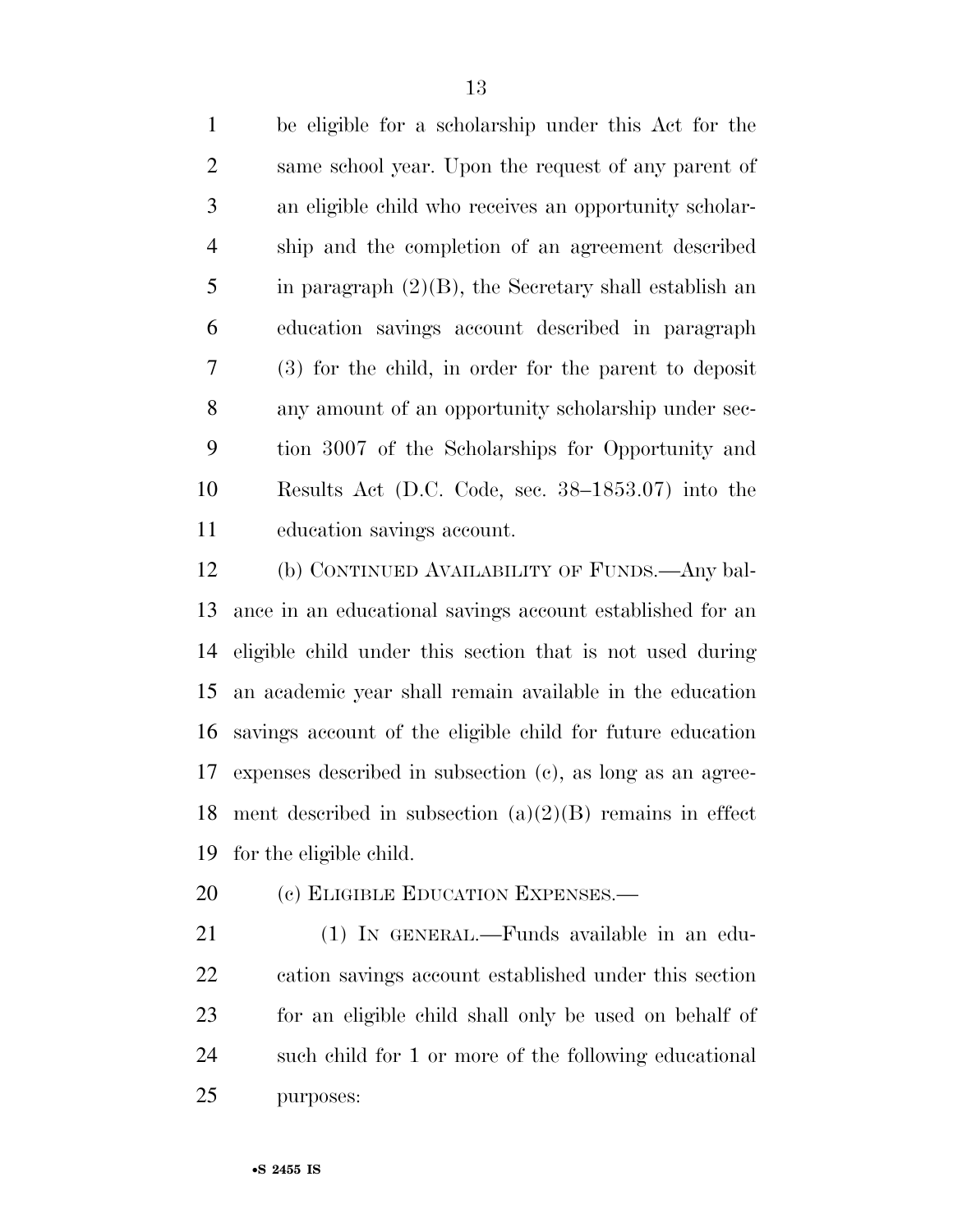| $\mathbf{1}$   | (A) The costs of tuition and fees at a non-         |
|----------------|-----------------------------------------------------|
| $\overline{2}$ | public school, or distance education, provided      |
| 3              | through a participating provider.                   |
| $\overline{4}$ | (B) Tutoring services offered by a partici-         |
| 5              | pating provider.                                    |
| 6              | (C) The costs of curricula or online                |
| 7              | courses, including any supplemental materials,      |
| 8              | textbooks, or supplies necessary to administer      |
| 9              | the curriculum or to complete the course, of-       |
| 10             | fered by a participating provider or purchased      |
| 11             | for self-study.                                     |
| 12             | (D) Fees for any special education or re-           |
| 13             | lated services provided through a participating     |
| 14             | provider.                                           |
| 15             | (E) The costs of tuition and fees required          |
| 16             | complete individual courses<br>to<br>or extra-      |
| 17             | curricular activities at a public school, including |
| 18             | a charter school, within the District of Colum-     |
| 19             | bia.                                                |
| 20             | (F) The costs of tuition and fees required          |
| 21             | to complete any dual credit courses, which are      |
| <u>22</u>      | courses that qualify for both secondary and         |
| 23             | postsecondary education credit, from a partici-     |
| 24             | pating provider in the District of Columbia.        |
| 25             | $(G)$ Fees for any-                                 |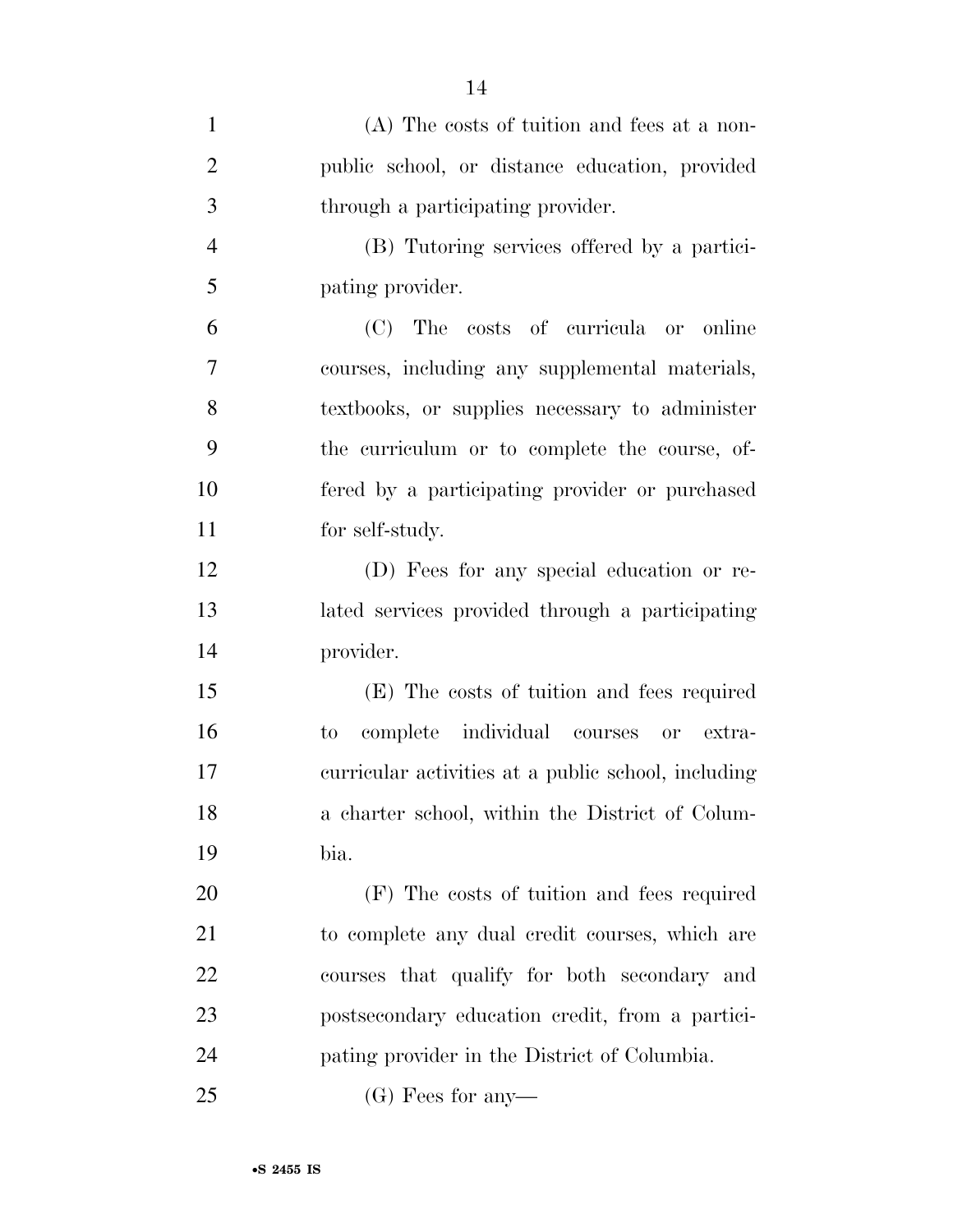| $\mathbf{1}$   | (i) national norm-referenced achieve-              |
|----------------|----------------------------------------------------|
| $\overline{2}$ | ment examination;                                  |
| 3              | (ii) advanced placement or similar ex-             |
| $\overline{4}$ | amination; or                                      |
| 5              | standardized examination<br>(iii)<br>re-           |
| 6              | quired for admission to an institution of          |
| 7              | higher education.                                  |
| 8              | (H) Transportation required for the eligi-         |
| 9              | ble child to travel to and from a participating    |
| 10             | provider, except that not more than $$2,000$ per   |
| 11             | year from the education savings account may be     |
| 12             | used for this purpose.                             |
| 13             | (I) A contribution to a qualified tuition          |
| 14             | program (as defined in section $529(b)$ of the In- |
| 15             | ternal Revenue Code of 1986) with respect to       |
| 16             | which the eligible child is a designated bene-     |
| 17             | ficiary or a contribution to a Coverdell edu-      |
| 18             | cation savings account (as defined in section      |
| 19             | $530(b)$ of such Code) with respect to which the   |
| 20             | eligible child is a designated beneficiary, except |
| 21             | that not more than a total of $$2,000$ per year    |
| 22             | may be used for contributions under this sub-      |
| 23             | paragraph.                                         |
| 24             | (J) Any other education expenses approved          |
|                |                                                    |

by the administering entity.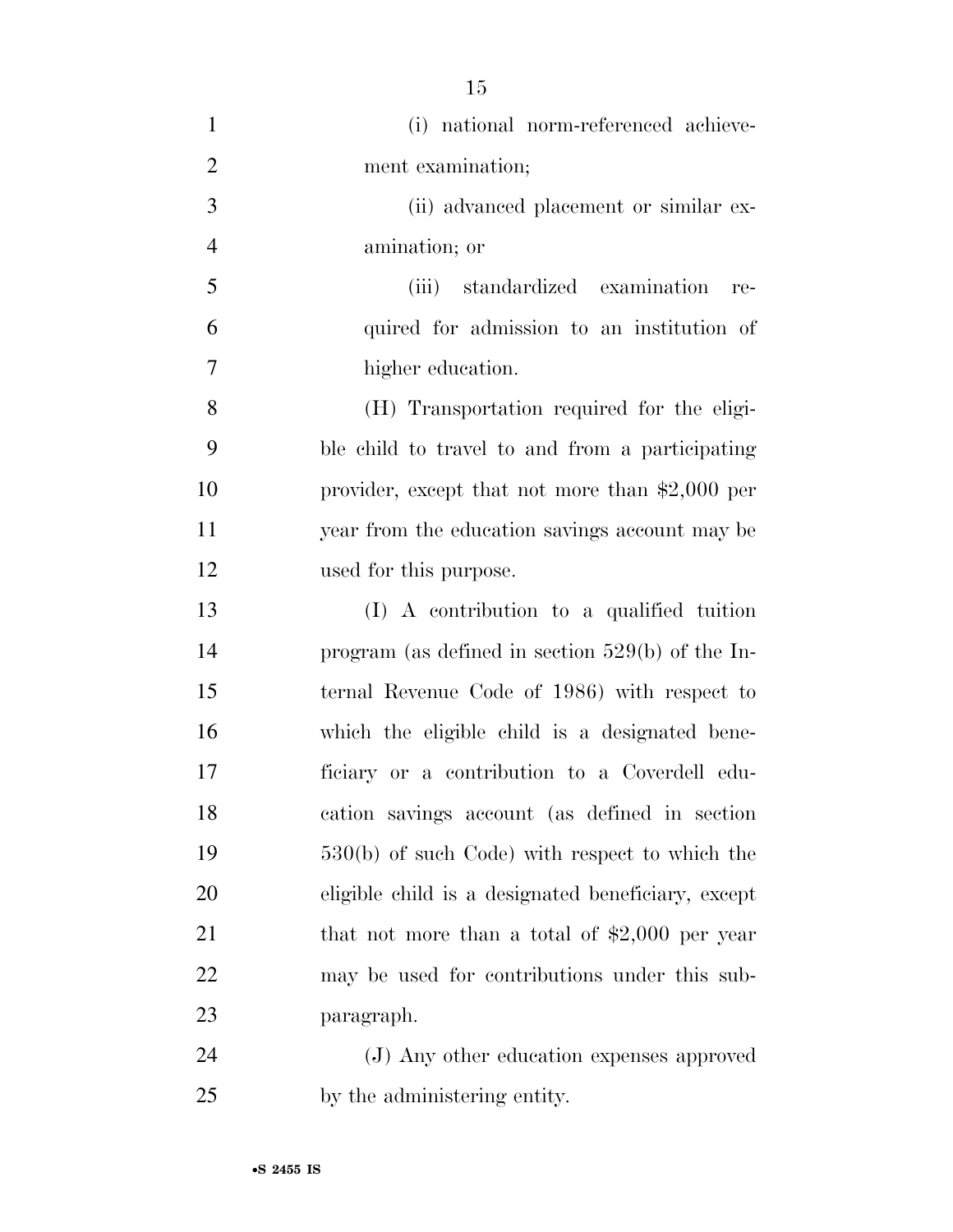(2) RULE OF CONSTRUCTION.—Nothing in this subsection shall be construed to require an eligible child to attend a nonpublic school or a program of distance education described in paragraph (1)(A) in order to receive an academic scholarship under this section to be used for other eligible education ex-penses described in paragraph (1).

8 (d) GOVERNMENTAL AND ADMINISTERING ENTITY RESPONSIBILITIES.—

10 (1) NO EXTENSION OF REGULATORY AUTHOR- ITY.—The creation of the program under this Act does not expand the regulatory authority of the Mayor of the District of Columbia, the officers of the District of Columbia, the District of Columbia Public Schools, or the Federal Government to im- pose any additional regulations on nonpublic schools beyond the regulations necessary to enforce the re-quirements of this Act.

 (2) ANNUAL LIST OF PARTICIPATING PRO-VIDERS.—

 (A) CREATION OF LIST.—Beginning in academic year 2016–2017, and each year there- after, the administering entity shall ensure that all eligible children, and their parents, are in-formed of the schools participating in the pro-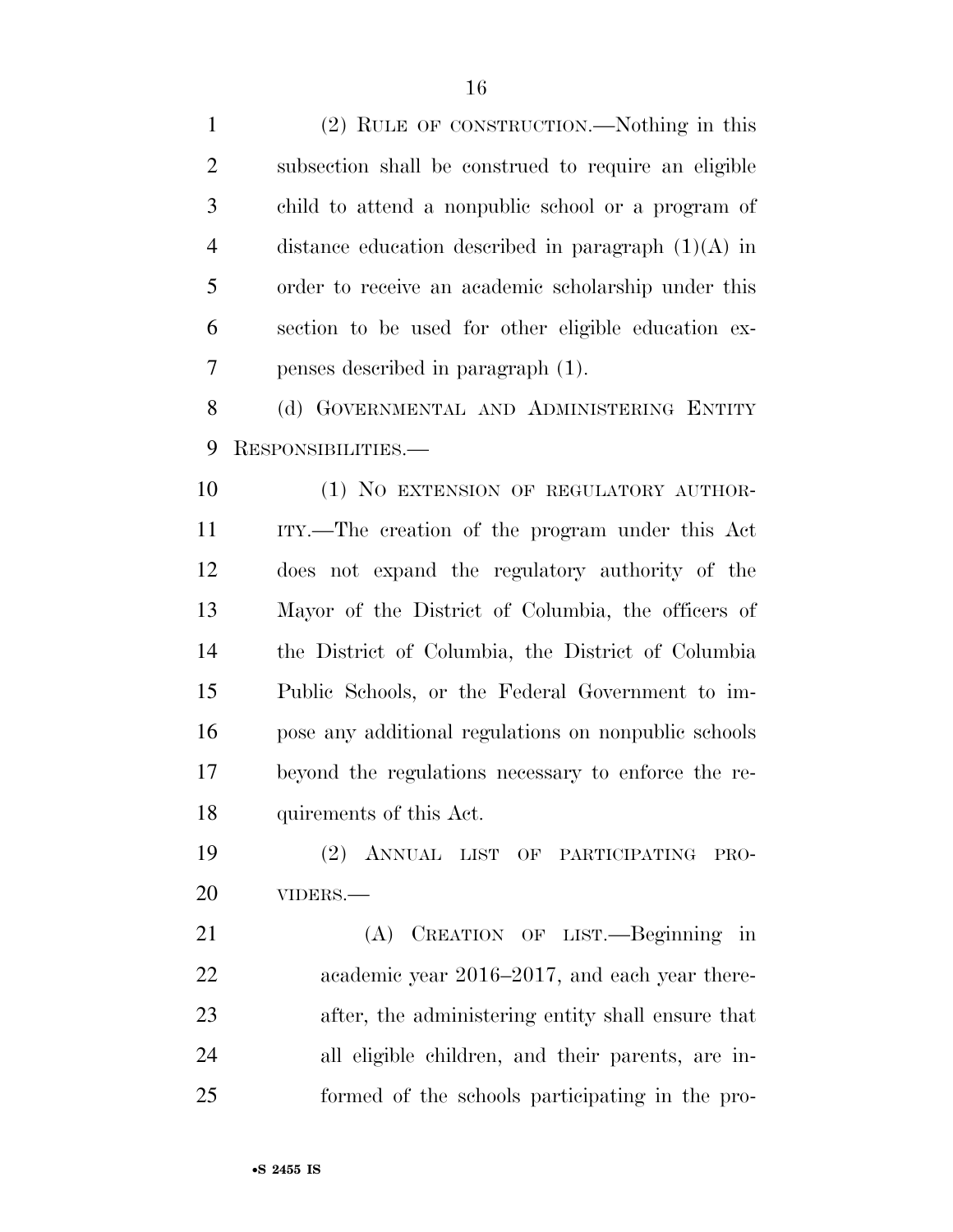| $\mathbf{1}$   | gram under this Act for the next academic year     |
|----------------|----------------------------------------------------|
| $\overline{2}$ | by providing to the Chief Financial Officer, and   |
| 3              | making publicly available, a list of participating |
| $\overline{4}$ | providers each school year.                        |
| 5              | (B) INCLUSION ON CFO'S WEBSITE.—The                |
| 6              | Chief Financial Officer shall ensure that the      |
| 7              | annual list of participating providers prepared    |
| 8              | by the administering entity under subparagraph     |
| 9              | (A) is made publicly available on the website of   |
| 10             | the Chief Financial Officer.                       |
| 11             | (3) ACCOUNTABILITY.—The administering enti-        |
| 12             | ty and the Chief Financial Officer shall take such |
| 13             | steps as are necessary to ensure the proper imple- |
| 14             | mentation of this Act, including—                  |
| 15             | (A) conducting periodic audits of education        |
| 16             | savings accounts established under this section;   |
| 17             | ensuring that the funds disbursed<br>(B)           |
| 18             | from education savings accounts are used ap-       |
| 19             | propriately and in accordance with this Act;       |
| 20             | (C) freezing or revoking the education sav-        |
| 21             | ings account of an eligible child if fraud is de-  |
| 22             | tected; and                                        |
| 23             | (D) if appropriate, referring parents or           |
| 24             | participating providers found to be using edu-     |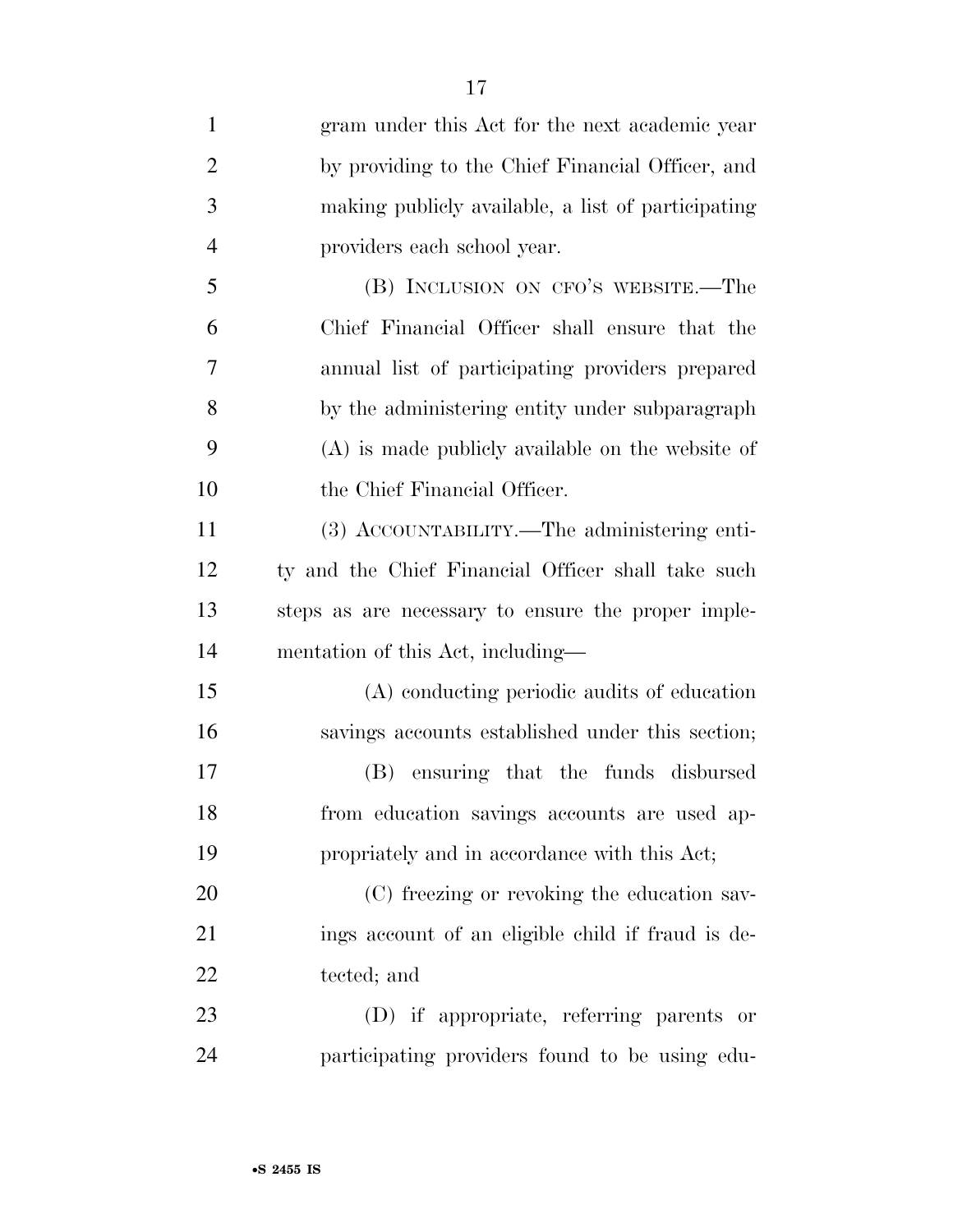| $\mathbf{1}$   | cation savings account funds for unlawful pur-         |
|----------------|--------------------------------------------------------|
| $\overline{2}$ | poses for criminal prosecution.                        |
| 3              | (4) EXCHANGE OF RECORDS.—Upon request by               |
| $\overline{4}$ | the administering entity, the District of Columbia     |
| 5              | Public Schools shall provide, to any participating     |
| 6              | provider that is a school and that has admitted an     |
| 7              | eligible child who previously attended a public        |
| 8              | school, a complete copy of the child's school records, |
| 9              | following the standard procedures established by the   |
| 10             | administering entity for purposes of the program       |
| 11             | under this Act.                                        |
| 12             | (e) PARTICIPATING PROVIDER REQUIREMENTS AND            |
|                |                                                        |
| 13             | RIGHTS.                                                |
| 14             | (1) REFUND AND REBATE LIMITATIONS.—                    |
| 15             | (A) GENERAL PROHIBITION. A partici-                    |
| 16             | pating provider that receives scholarship funds        |
| 17             | provided under this Act for an eligible child          |
| 18             | shall not—                                             |
| 19             | (i) refund or provide a rebate, of all                 |
| 20             | or any portion of such funds, to the eligible          |
| 21             | child or a parent of the eligible child; and           |
| 22             | (ii) share such funds with such eligi-                 |
| 23             | ble child or parent in any manner.                     |
| 24             | (B) REFUND PROCEDURES.—Any refund                      |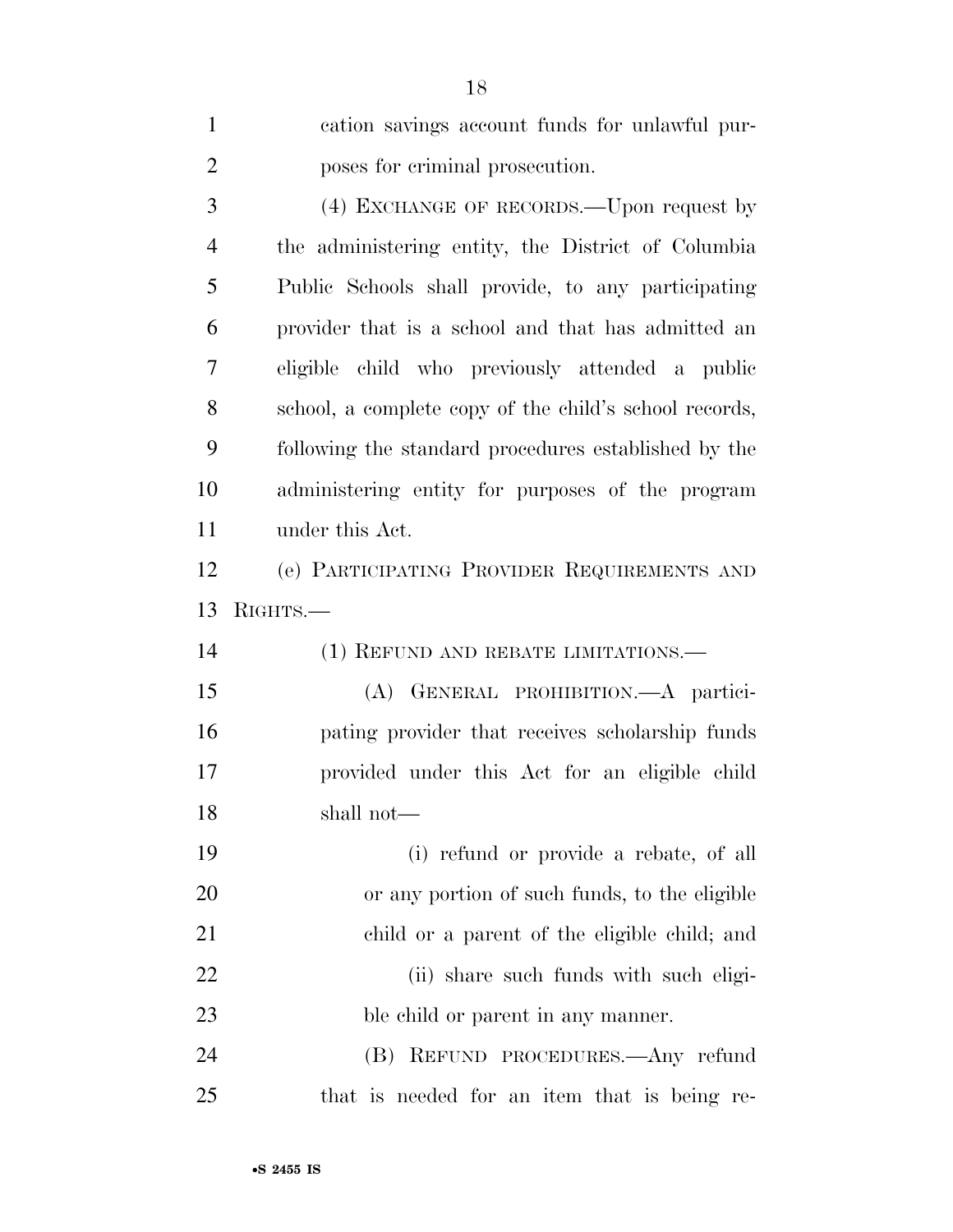1 turned or an item or service that has not been provided shall be provided to the administering entity and deposited into the education savings account from which the money refunded was originally paid. (2) ADMISSIONS.—A participating provider may enforce the admission requirements of the school or program offered by the provider and may accept the students best qualified to attend the school, except that a participating school may not discriminate on 11 the basis of race, color, national origin, or sex, in ac- cordance with subsection (f). (3) TRANSFER OF DOCUMENTS.—Each partici- pating provider that is a school shall agree, as a con- dition of participation in the program under this Act, to provide the complete academic records of an eligible child attending the school who receives an education savings account under this Act to any other nonpublic school or public school to which the child transfers.

21 (f) NONDISCRIMINATION AND OTHER PROVISIONS.—

 (1) IN GENERAL.—A participating provider shall not discriminate against program participants or applicants on the basis of race, color, national ori-gin, or sex.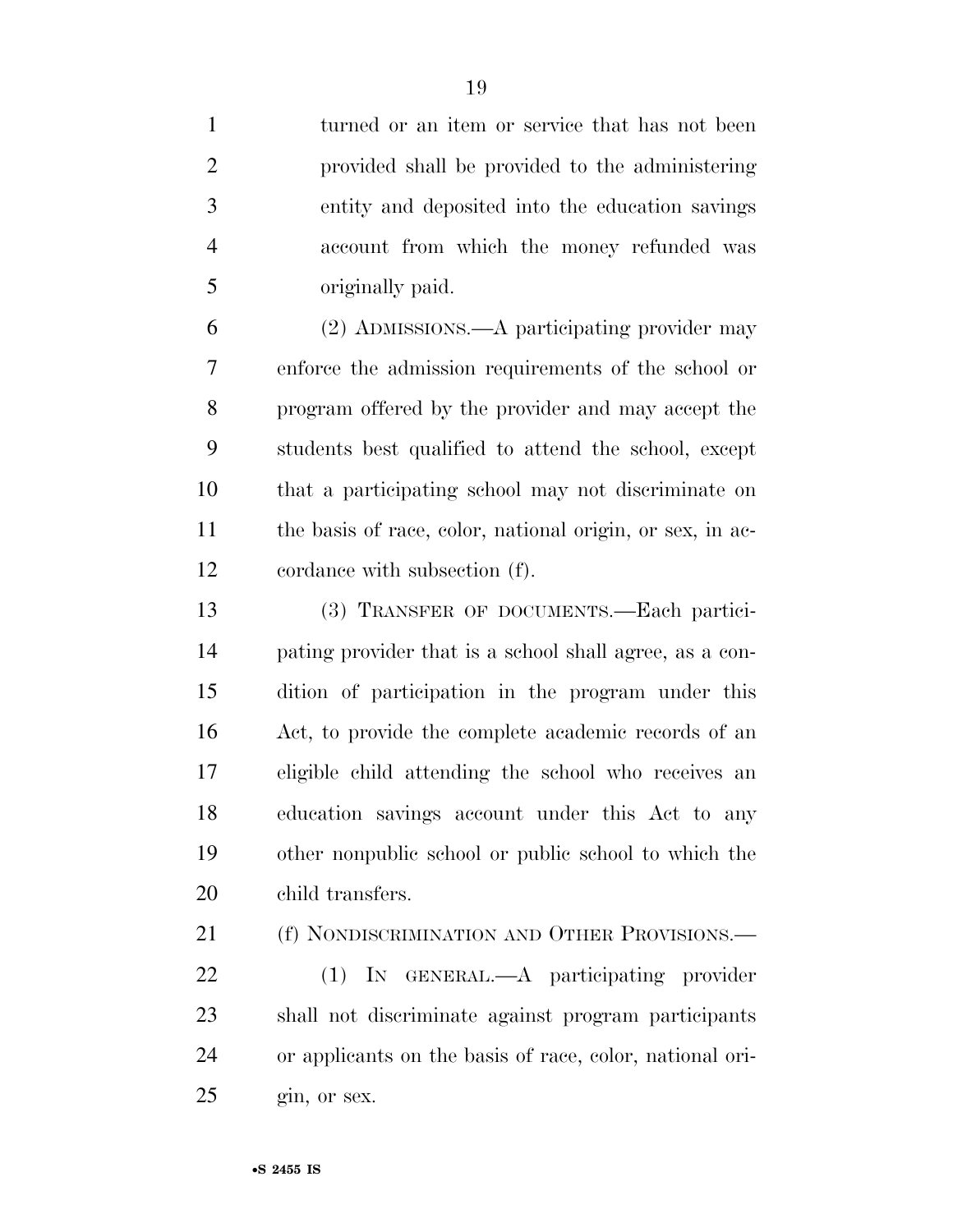(2) APPLICABILITY AND SINGLE SEX SCHOOLS, CLASSES, OR ACTIVITIES.—

 (A) IN GENERAL.—Notwithstanding any other provision of law, the prohibition of sex discrimination in paragraph (1) shall not apply to a participating provider that is operated by, supervised by, controlled by, or connected to a religious organization to the extent that the ap- plication of such paragraph is inconsistent with the religious tenets or beliefs of the partici-11 pating provider.

 (B) SINGLE SEX SCHOOLS, CLASSES, OR ACTIVITIES.—Notwithstanding paragraph (1) or any other provision of law, a parent may choose and a participating provider may offer a single sex school, class, or activity.

 (3) RELIGIOUSLY AFFILIATED PARTICIPATING PROVIDERS.—

 (A) IN GENERAL.—Notwithstanding any other provision of law, a participating provider 21 that is operated by, supervised by, controlled by, or connected to a religious organization may exercise its right in matters of employment con-sistent with title VII of the Civil Rights Act of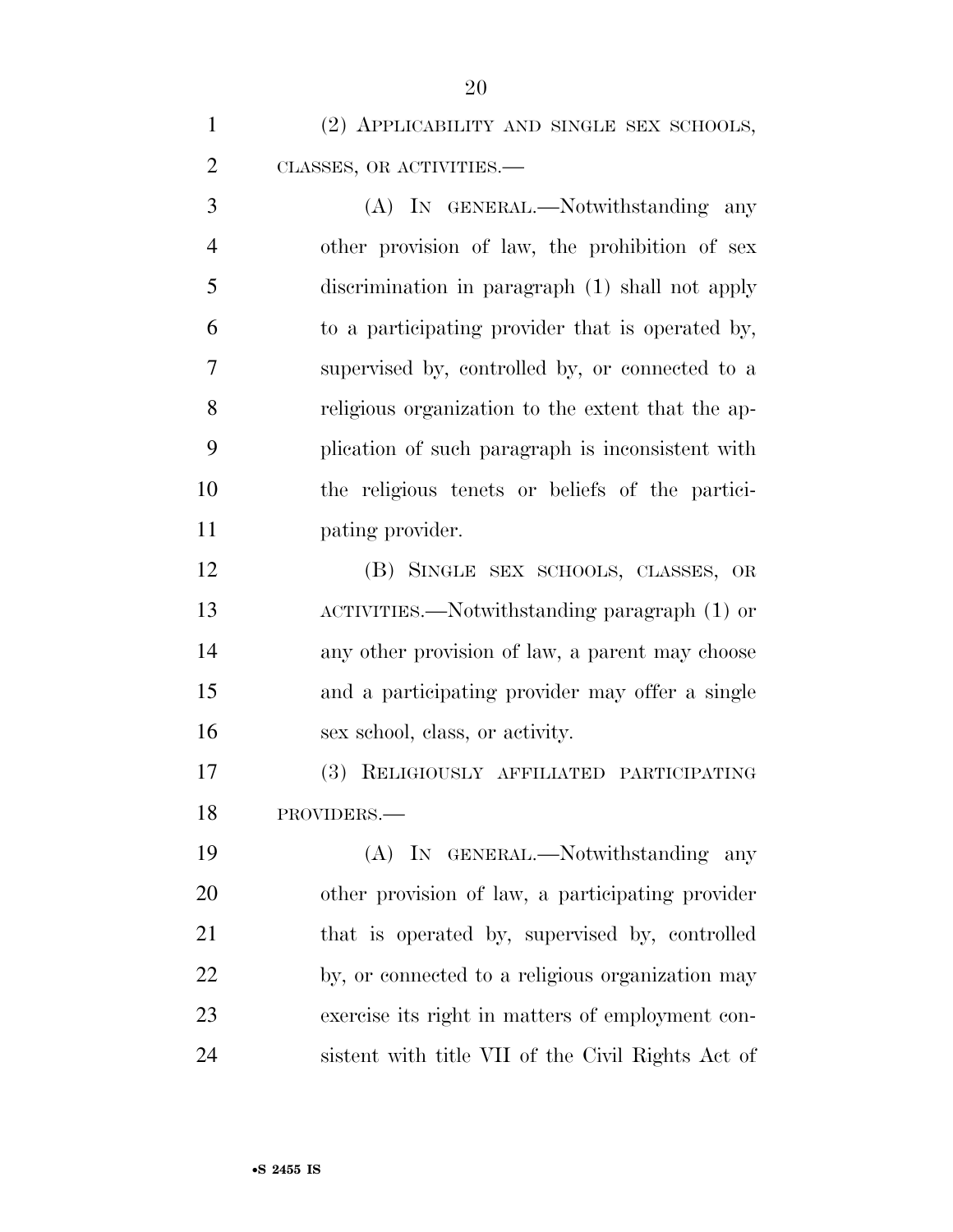1964 (42 U.S.C. 2000e et seq.), including the exemptions in such title. 3 (B) MAINTENANCE OF PURPOSE.—Not- withstanding any other provision of law, funds made available through education savings ac- counts established under this section to eligible children, which are used for a participating pro- vider as a result of the choice of the parents of such children, shall not, consistent with the first amendment of the Constitution of the United States— (i) necessitate any change in the par- ticipating provider's teaching mission; (ii) require any participating provider to remove religious art, icons, scriptures, or other symbols; or (iii) preclude any participating pro- vider from retaining religious terms in its name, selecting its board members on a re- ligious basis, or including religious ref-erences in its mission statements and other

23 (4) RULES OF CONSTRUCTION.—

22 chartering or governing documents.

 (A) TREATMENT OF ASSISTANCE.—For purposes of any Federal law, assistance pro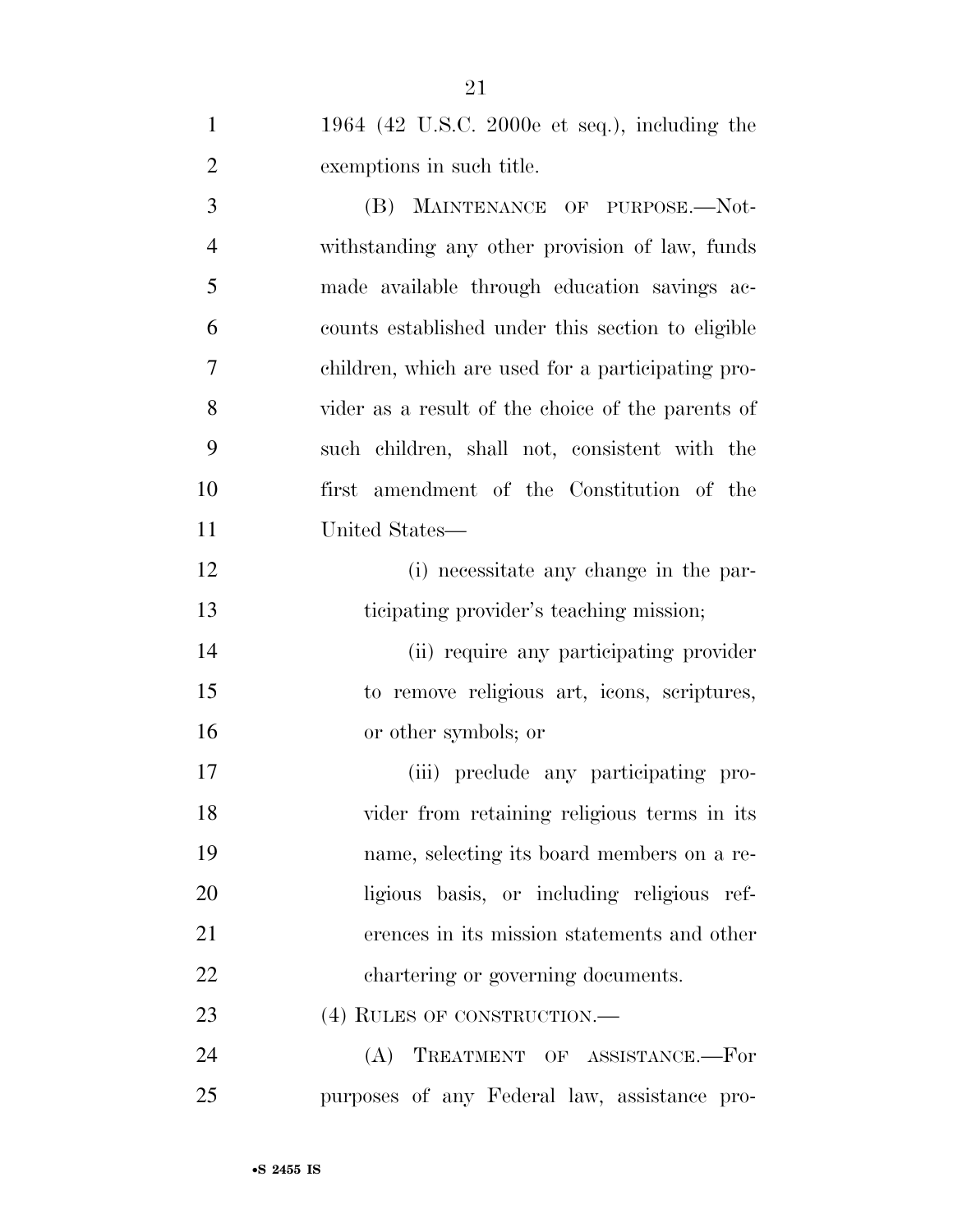vided under this section shall be considered as- sistance to the child and shall not be considered assistance to the participating provider that en- rolls the child in a school or program. The amount of any scholarship under this section shall not be treated as income of the child or the parents of the child for purposes of Federal tax laws or for determining eligibility for any other Federal program.

10 (B) NO ABILITY TO CONTROL THE CUR- RICULUM.—Nothing in this section shall be con- strued to authorize any officer or employee of the Federal Government, through grants, con- tracts, or other cooperative agreements, to man- date, direct, or control the curriculum, program of instruction, instructional content, specific academic standards, assessments, or allocation of resources, of the District of Columbia or of any school in the District of Columbia.

 (g) TRANSITION.—The Chief Financial Officer and the administering entity shall take steps to ensure a smooth transition to the program under this Act, in order to ensure that academic scholarships and education sav- ings accounts under this section are available to eligible children attending nonpublic schools through participating